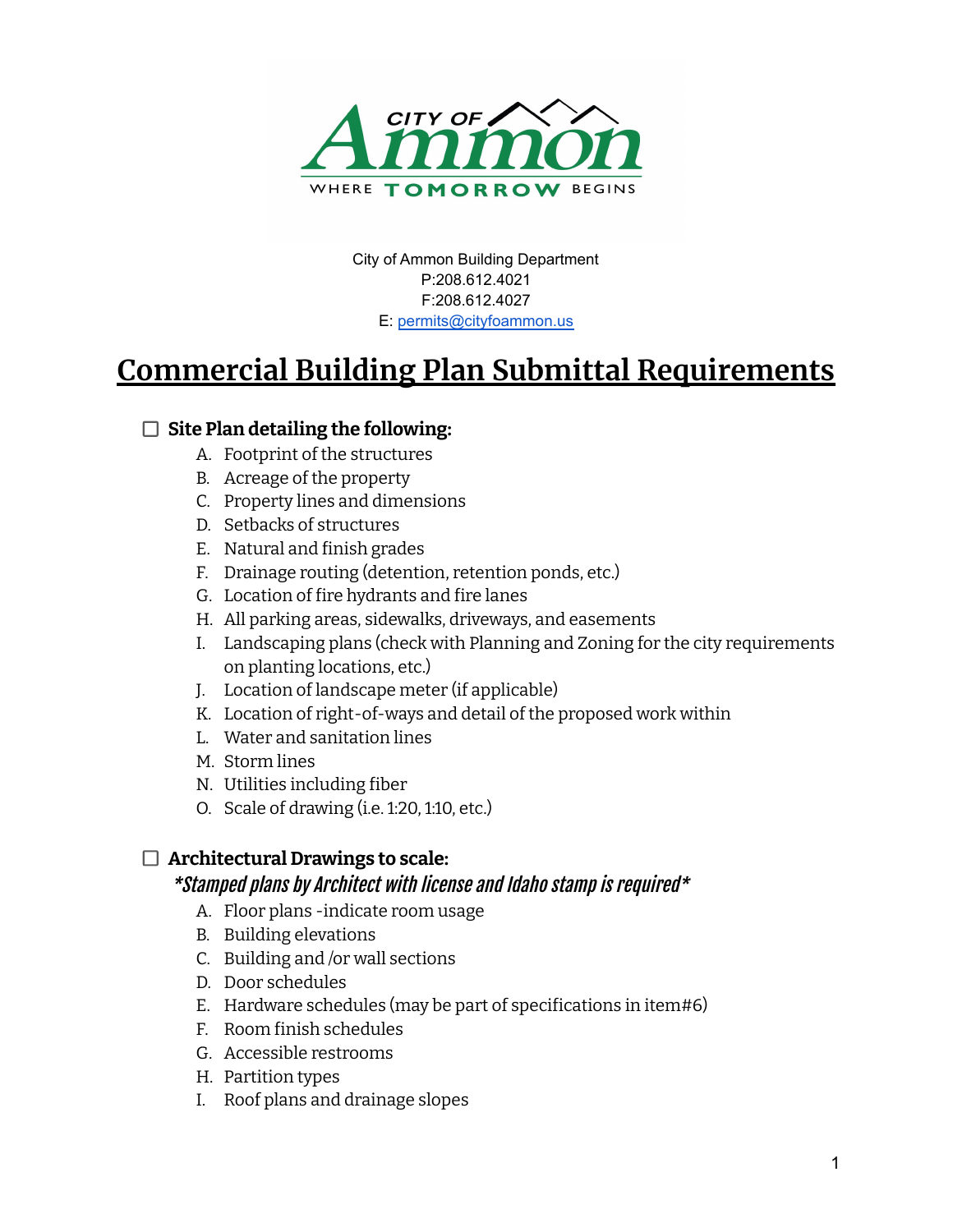

- J. Stair sections
- K. Shaft sections (when applicable)
- L. Rated corridor construction details (when applicable)
- M. Fire protection details for structural frame components (when applicable)
- N. Glazing types
- O. Occupancy separation wall details (when applicable)
- P. Height of structures (check with Planning and Zoning for instructions on calculations)

#### **Structural Drawings:**

## \*All plans required to be stamped by a licensed Engineer with an Idaho stamp. Supporting Calculations are also required with stamp\*

- A. Foundation drawings
- B. Framing of roof, floors and walls
- C. Structural details
- D. General notes
- E. Live loads used in design
- F. Retaining walls (greater than 4'-0" in height)
- G. Shop drawings and spec sheets on prefabricated structures
- H. Listings of special inspections (when applicable)

#### **Plumbing and Mechanical:**

#### \*HVAC Plans are required to be designed with Engineer stamp\*

- A. HVAC plans to include ducting, fans, and dampers
- B. Equipment schedules
- C. Piping plans to include gas water and sewer
- D. Mechanical room layouts
- E. Boiler and fan room layout
- F. Roof top unit details
- G. Roof drainage piping and overflow design
- H. Define areas to be sprinkled, including a sprinkler plan (to be submitted to State Fire Marshal)
- I. Plan of traps, ejectors, sand and/or oil interceptors
- J. Smoke exhaust system and sequencing information (when applicable)
- K. ComCheck compliance or ASHRAE 90.1 compliance certificate id required